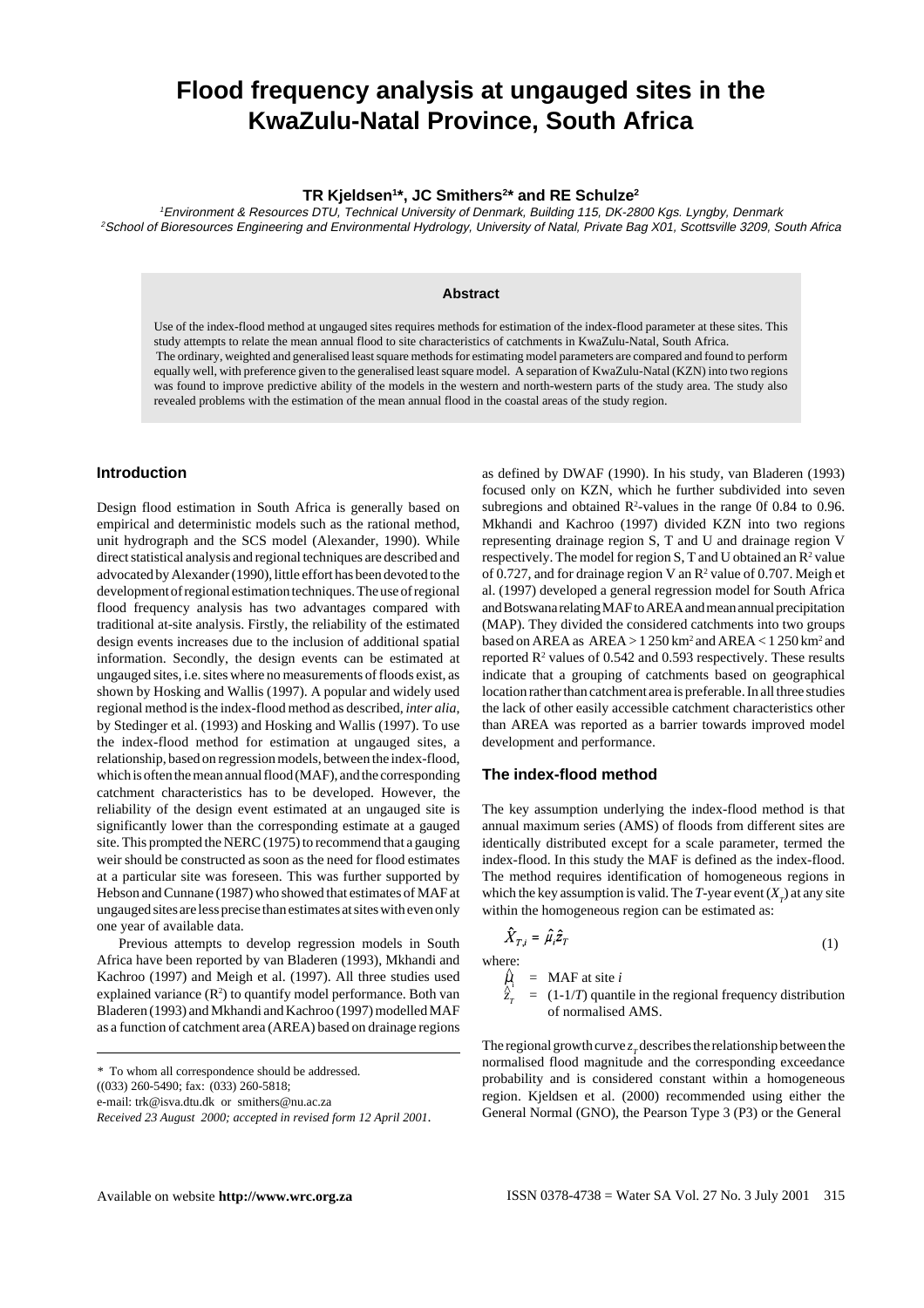Pareto (GPA) distributions as regional distributions of the normalised AMS for floods in the west and north-western parts of the KZN province of South Africa. In this study the GNO distribution has been adopted and its statistical properties are summarised in Appendix A. No suitable distribution was identified for the coastal and midlands area of KZN and, therefore, even though it can be characterised as homogeneous, further research is required before the index-flood method can be applied in this region.

When estimating the *T*-year event at an ungauged site, the index-flood parameter  $\mu$ <sub>i</sub> is unknown, but the regional growth curve  $z<sub>r</sub>$  will be known. Hence, the problem of estimating design floods at ungauged sites is reduced to the estimation of the MAF at the site under consideration. A widely used approach for estimation of the index-flood parameter is through the use of a non-linear relationship between the index-flood parameter and a number of site characteristics as shown, for example, by NERC (1975), Stedinger et al. (1993) and Hosking and Wallis (1997). The nonlinear model is linearised through a log-transformation:

$$
\ln[\mu_i] = \ln[b_0] + b_1 \ln[A_1] + \cdots + b_p \ln[A_p] + \eta_i \tag{2}
$$

where:

 $\mu = \text{MAF}$  at site *i*, and

- $b_i$  = model parameters ,  $j = 0,...p$ , and
- $\overrightarrow{A}_i$  = site characteristics  $j = 1,...p$ , and
- $\eta_i$  = error term.

Stedinger and Tasker (1985) compared ordinary least square (OLS), weighted least square (WLS) and the general least square (GLS) methods for estimating the parameters in Eq. (2) and found that GLS and WLS performed better than the OLS when the basic assumptions (independent and homoscedastic residuals) of the OLS are violated. Estimation based on GLS provides more accurate estimation of both model parameters and model error than the OLS method. The WLS method performs closely to the GLS method for modest inter-site correlation.

# **The GLS regression model**

The assumption behind the OLS method is that the model residuals are independent and homoscedastic. The WLS method is an extension of the OLS allowing the residuals to be heteroscedastic, which is often the case in hydrology where the MAF will be estimated from AMS of different record length. The GLS method extends the WLS by allowing the residuals to be cross-correlated, which is also to be expected when AMS from a confined geographical region are analysed.

Consider the assumed log-linear relationship between  $\mu$  and the site characteristics as defined in Eq. (3):

$$
\Theta_i = \ln[b_0] + \sum_{k=1}^{r} b_k L_{ki} + \delta_i
$$
 (3)

where:

 $\theta_i$  = logarithm of  $\mu_i$  at site *i* = 1,...,*N*<br>*b*. = model parameters, *j* = 0,..., *p* 

 $\overline{p}$ 

- model parameters,  $j = 0, \ldots, p$
- $L_{ki}$  = logarithm of catchment property  $k = 1,..., p$  at site *i*  $\delta$ . = model error due to lack of fit of regression model.
- model error due to lack of fit of regression model.

The properties of the model error are given as:

$$
E\{\delta_i\} = 0
$$
  
\n
$$
Cov\{\delta_i, \delta_j\} = \begin{cases} \sigma_{\delta}^2 & i = j \\ 0 & i \neq j \end{cases}
$$
\n(4)

where 
$$
\theta_i^2
$$
 is model error variance. Next, consider the MAF at site *i*. The estimator  $\theta_i$  of  $\theta_i$  is subject to sampling error so that:

$$
\hat{\theta_i} = \theta_i + \varepsilon_i \tag{5}
$$

where:  $E\{\varepsilon_i\}=0$ 

$$
Cov{\varepsilon_i, \varepsilon_j} = \begin{cases} \sigma_a^2 & i = j \\ \sigma_a \sigma_{\sigma} \rho_{\varepsilon i} & i \neq j \end{cases}
$$
 (6)

In Eq. (6)  $\sigma_{\rm ei}^2$  is the sampling error variance of  $\theta_i$  at site *i*, and  $\rho_{\rm ej}$ is the inter-site correlation due to concurrent observations at site *i* and *j*. When  $\rho_{\text{si}} = 0$ , i.e. neglecting inter-site correlation, the GLS method reduces to the WLS model. If it is assumed that the at-site sampling error variance is considered constant at all sites, WLS is reduced to OLS (Stedinger and Tasker, 1985). The total errors  $(\eta_{\scriptscriptstyle\beta}^{\phantom{\dagger}})$ consists of a model error due to lack of fit of the regression model and a sampling error due to the use of  $\theta_i$  instead of  $\theta_p$ , i.e.:

$$
\eta_i = \delta_i + \varepsilon_i \tag{7}
$$

The elements of the covariance matrix **G** of the total error as defined in Eq. (7) are given as:

$$
g_{ij} = \text{Cov}\{\eta_i, \eta_j\} = \begin{cases} \sigma_{\delta}^2 + \sigma_{\delta}^2, & i = j \\ \sigma_{\delta} \sigma_{\delta} \rho_{\delta j}, & i \neq j \end{cases}
$$
 (8)

The multiple linear regression equation can be expressed on matrix form as:

$$
\mathbf{U} = \mathbf{B}\mathbf{X} + \mathbf{H} \tag{9}
$$

where:  $\sim$ 

$$
\mathbf{U} = (\theta_1, \theta_2, \cdots, \theta_N)^T
$$
  
\n
$$
\mathbf{B} = (\ln[b_0], b_1, \cdots, b_p)^T
$$
  
\n
$$
\mathbf{H} = (\eta_1, \eta_2, \dots, \eta_n)^T
$$
\n(10)

$$
\mathbf{X} = \begin{bmatrix} 1 & L_{11} & \cdots & L_{1p} \\ \cdot & \cdot & \cdots & \cdot \\ 1 & L_{N1} & \cdots & L_{Np} \end{bmatrix}
$$

The GLS estimator of the model parameter matrix **B** is obtained from:

$$
\left[\mathbf{X}^T\mathbf{G}^{-1}\mathbf{X}\right]\mathbf{B} = \mathbf{X}^T\mathbf{G}^{-1}\mathbf{U}
$$
\n(11)

where  $\sigma_{\delta}^2$  is found by solving

$$
(\mathbf{U} - \mathbf{X}\mathbf{B})^T \mathbf{G}^{-1} (\mathbf{U} - \mathbf{X}\mathbf{B}) = N - p - 1 \tag{12}
$$

The solution of Eqs. (11) and (12) requires an iterative procedure where Eq. (12) is solved for  $\sigma_{\delta}^2$  using, for example, ordinary bisection. According to Stedinger and Tasker (1985) it can happen that no positive value of  $\sigma_{\delta}^2$  can solve Eq.(12), in which case the difference between **U** and **XB** is explained by the sampling error alone.

Application of the GLS method requires estimation of the sampling error covariance matrix. Estimation of  $\sigma_{\rm ei}^{-2}$  is complicated by the fact that it should be independent of  $\theta$  (Stedinger and Tasker, 1985). Madsen and Rosbjerg (1997) presented an appropriate estimator as:

$$
\hat{\sigma}_{\mathfrak{a}}^2 = \frac{\left(\overline{C}_v\right)^2}{n_i} \tag{13}
$$

where:

#### 316 ISSN 0378-4738 = Water SA Vol. 27 No. 3 July 2001 Available on website **http://www.wrc.org.za**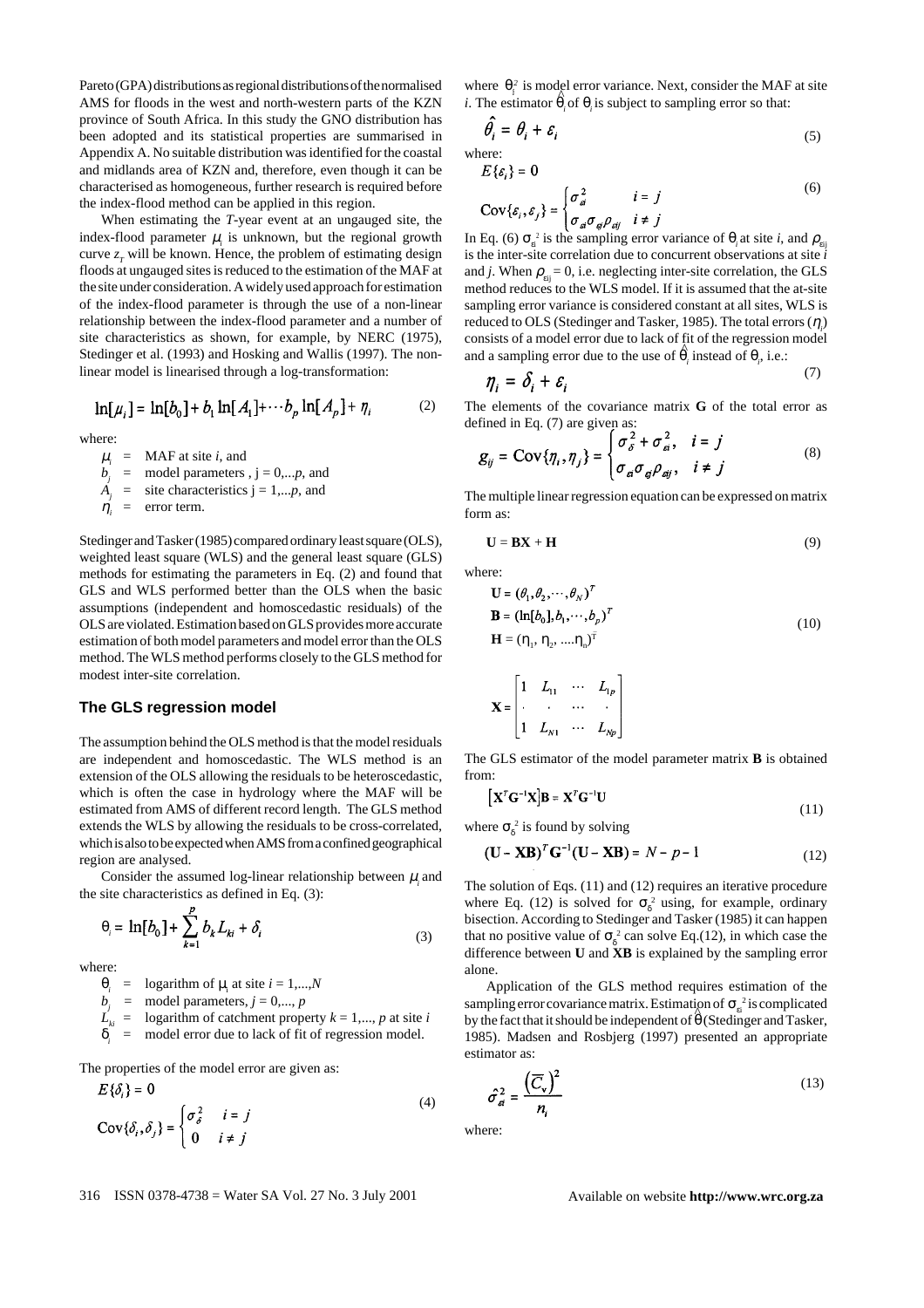$C_v$  = coefficient of variation of non-log-transformed AMS at site *i,* and

$$
\overline{C}_{\mathbf{v}} = 1/N \sum_{i=1}^{N} \hat{C}_{\mathbf{vi}} \tag{14}
$$

Furthermore, the inter-site correlation  $\rho_{\epsilon ij}$  between  $\ln[\mu_j]$  and  $\ln[\mu_j]$ can be estimated as the correlation between concurrent observations at site *i* and *j*,  $\rho_{ii}$ , as:

$$
\rho_{\rm aj} = \text{Cor}\left\{\ln[\mu_i], \ln[\mu_j]\right\} = \text{Cor}\left\{\mu_i, \mu_j\right\} = \rho_{ij} \tag{15}
$$

as shown by Stedinger (1983) and Madsen and Rosbjerg (1997).

Once the model parameters have been estimated, predicted values of  $\theta$ <sub>i</sub> and the corresponding predictive variance can be estimated as:

$$
E\{\hat{\theta_i}\} = x_i^T \hat{\mathbf{B}}
$$
  
Var $\{\hat{\theta}\} = \hat{\sigma}_s^2 + x_i^T \sum (\hat{\mathbf{B}}) x_i$  (16)

where:

 $\mathbf{x}_i^T = \text{ the } i\text{-th row in } \mathbf{X} \text{, and}$  $\sum (\hat{\mathbf{B}}) = [\mathbf{X}^T \mathbf{G}^{-1} \mathbf{X}]^{-1}$  = the covariance matrix of the estimated parameters.

Hence, the total predictive variance in Eq. (16) is the sum of the model error variance and the sampling uncertainty of the estimated regression model parameters. As  $\mu_i = \exp[\theta_i]$ , the following expressions are valid for the prediction of MAF

$$
\hat{\mu}_i = \exp(\mathbf{x}_i' \mathbf{B})
$$
  
\n
$$
\hat{\sigma}_{\mu i}^2 = \exp(2\hat{\theta}) \text{Var}\{\hat{\theta}\}\
$$
\n(17)

which can be calculated based on Eq. (16).

# **Data utilised**

The data utilised were the MAFs from 29 relatively unregulated rivers within KZN. These 29 catchments were divided into two regions based on an index of monthly rainfall concentration (CONC), as shown in Fig. 1. Region 1 represents the coastal and midlands area of KZN and consists of 12 catchments. Region 2 covers the western and north-western parts of KZN and consists of 17 catchments. The AMS from Region 1 all have high coefficients of variation and coefficients of skew and all include high outliers.

For each station a number of catchment characteristics was obtained, as shown in Table 1. These constitute a subset of the characteristics listed by Alexander (1990) as being of importance to flood hydrology. Furthermore, the selection was based on the assumption that they should be easily accessible from readily available maps in electronic form from Schulze (1997) and derived using a  $200 \text{ m} \times 200 \text{ m}$  DEM and GIS. Gravelious' compactness coefficient (GCC) was estimated as

$$
GCC = P / 2\sqrt{\pi AREA}
$$
 (18)

where *P* is the perimeter of the catchment [m], and *AREA* is the catchment area [m<sup>2</sup>].

#### **Inter-site correlation**

The GLS method requires estimates of the inter-site correlation. Tasker and Stedinger (1989) found that using sample estimates of ρ*ij* can lead to singular covariance matrix **G** that cannot be inverted as required in Eq. (12). They recommend relating the inter-site correlation between site  $i$  and  $j$  to the distance  $d_i$  between the two gauging weirs as:

$$
O_{ij} = \theta^{\left(\frac{d_{ij}}{ad_{ij} + 1}\right)}\tag{19}
$$

Figure 2 shows the observed and estimated inter-site correlation when using:

- all catchments
- only those in Region 1 and
- only those in Region 2.

The figure clearly indicates the existence of inter-site correlation. Significant correlation-distance relationships are evident in Region 2 when using all catchments, whereas the correlation appears to be relatively constant in Region 1. Alternatively, the inter-site correlation can be assumed to be constant and equal to the average inter-site correlation as  $\rho_i = \overline{\rho}$  for  $i \neq j$ . Both approaches were adopted in this study, with GLS1 using regional constant inter-site correlation and GLS2 using ρ<sub>*ij*</sub> from Eq. (19) to estimate inter-site correlation.



| <b>TABLE 1</b><br><b>Catchment characteristics</b> |                 |  |  |
|----------------------------------------------------|-----------------|--|--|
| <b>Characteristics</b>                             | <b>Notation</b> |  |  |
| Catchment area [km <sup>2</sup> ]                  | AREA            |  |  |
| Mean annual precipitation [mm]                     | MAP             |  |  |
| Rainfall concentration [%]                         | CONC            |  |  |
| Mean catchment slope [%]                           | <b>MCS</b>      |  |  |
| Infiltration capacity $[m \cdot m^{-1}]$ *         | <b>SOIL</b>     |  |  |
| Mean altitude [m]                                  | ALT             |  |  |
| Gravelious' compactness coeff. [-]                 | GCC             |  |  |
| * Equal to the FC1 parameter in the ACRU model     |                 |  |  |
| (Schulze, 1995)                                    |                 |  |  |

#### **Figure 1 (left)** Study area and location of gauging weirs measuring relatively unregulated streamflows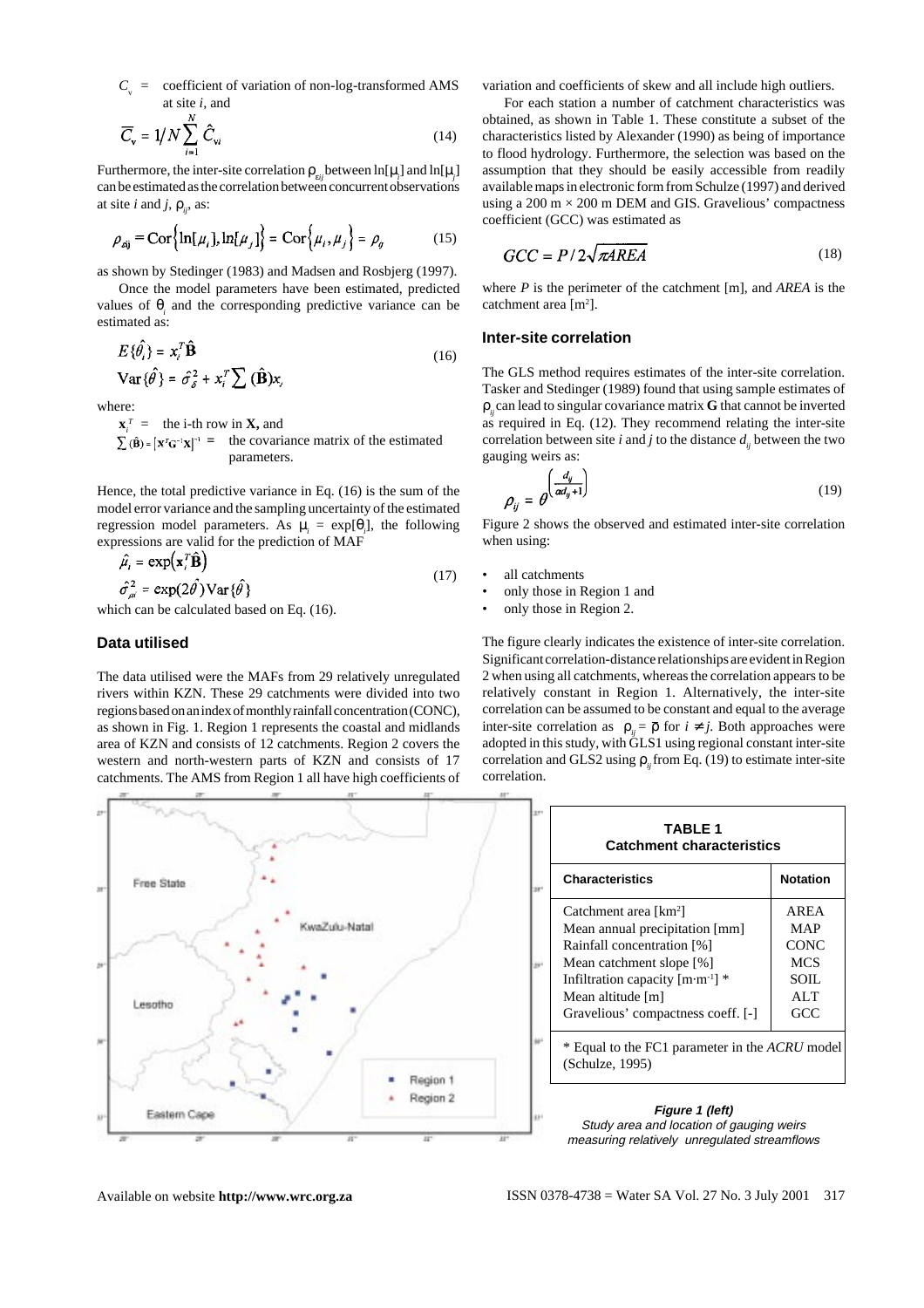### **Applications**

The regression models for prediction of MAF were estimated using OLS, WLS, GLS1 and GLS2 using

- all 29 catchments,
- the 12 catchments in Region 1 and
- the 17 catchments in Region 2.

Based on the previous studies by Meigh et al. (1997) and Mkhandi and Kachroo (1997) and similar studies from other parts of the world, e.g. NERC (1975), AREA is the single most important variable and should always be included in the models. In a similar study of MAF from New Zealand, Rosbjerg and Kjeldsen (2000) found that combining AREA with MAP as AREA\*MAP gave significantly better results than using AREA alone. Different combinations of AREA and AREA\*MAP with other catchment properties, as shown in Table 1, were tested in order to identify the best combination of independent variables. According to Bowerman and O'Connell (1990), minimum prediction variance is a better criterion for comparing regression models than the coefficient of determination R<sup>2</sup>. Hence, the model with the lowest average prediction variance  $\overline{\sigma}_{\theta}^2$  was chosen, where:

$$
\overline{\sigma}_{\theta}^2 = 1/M \sum_{i=1}^M \hat{\sigma}_{\theta}^2
$$
 (20)

with M being the number of catchments included in the analysis and  $\sigma_{\theta i}^2$  calculated through Eq. (16). The selected regression equations estimated using OLS, WLS, GLS1 and GLS2 to the three regions, the model error variance, the average sampling error variance and the average prediction variance  $\bar{\sigma}_\theta^2$  are shown in Table 2.

Different combinations of catchment characteristics were found to give models with the lowest predictive variance in each of the three tested regions. Using all catchments, the MAF is best predicted using only AREA. In Region 1 both MAP\*AREA and CONC should be used. Finally, in Region 2 AREA and GCC gave the lowest average prediction variance. Addition of MAP in Region 2 gave a lower model error, but the average prediction variance increased and, hence, MAP was omitted.

Smaller model error variance was obtained when the models were estimated for Regions 1 and 2 rather than using all catchments, especially in Region 2, whereas only a small improvement was observed in Region 1. Based on the average predictive variance as calculated through Eqs. (17) and (20), it would be preferable to use all catchments when estimating MAF in Region 1, but only data from Region 2 should be used when estimating MAF in Region 2. A separation according to AREA as suggested by Meigh et al. (1997) did not improve the average prediction variance and, hence, was not used.

The use of all gauging stations to improve model prediction in Region 1 should be viewed with some caution and is more likely to be an indication that the current model type is inappropriate to model MAF in that region.

For all three regions the WLS method gives the lowest values of model error variance, average sampling error variance and, hence, the lowest average total prediction error variance. Correspondingly, the OLS method gives the highest model error variance and total average prediction error variance in all three regions, but not the highest average sampling error variance in Region 1, as it does in the other two regions. Also in Region 1 the GLS2 method performs worse than the GLS1 method with the opposite in the other two regions.

In all three regions, the model parameters estimated using OLS,





**Figure 2** Correlation-distance relationship for a) all catchments, b) Region 1 and c) Region 2 estimated using Eq. (18)

WLS and GLS1 appear to be of similar magnitude compared to the parameters obtained through the GLS2 method.

Interestingly, the biggest difference between model parameters estimated using GLS1 and GLS2 is observed in Region 1 where the correlation-distance relationship appears least significant.

To compare the results from this study with similar OLS models reported in the literature by van Bladeren (1993), Mkhandi and Kachroo (1997) and Meigh et al. (1997), the  $R<sup>2</sup>$  statistic was calculated for the OLS models.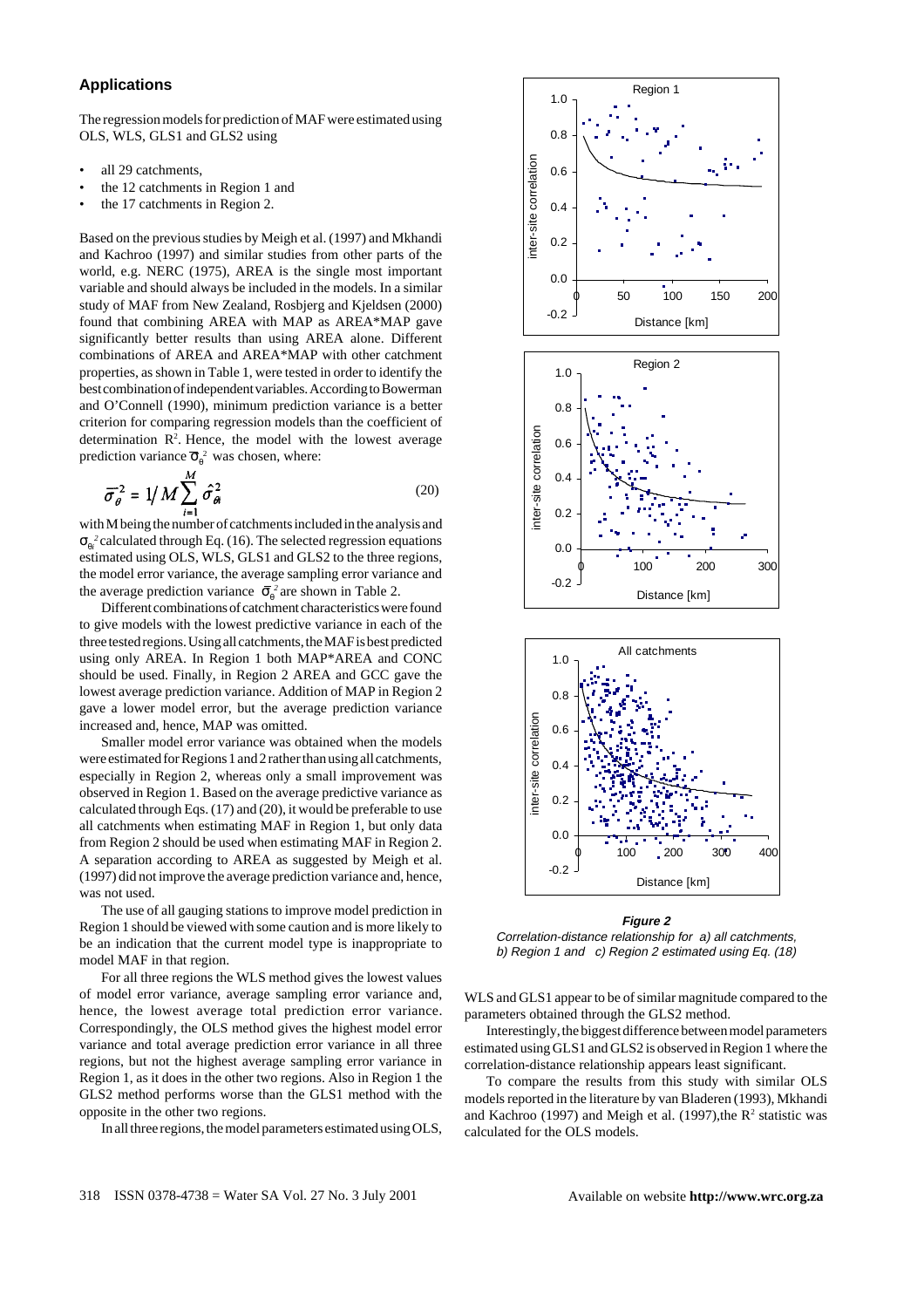|                   | <b>TABLE 2</b><br>Results of regression analyses using the log-linear model |                       |                          |                               |  |  |
|-------------------|-----------------------------------------------------------------------------|-----------------------|--------------------------|-------------------------------|--|--|
| <b>Model type</b> | <b>Regression model</b>                                                     | <b>Model</b><br>error | <b>Sampling</b><br>error | <b>Predictive</b><br>variance |  |  |
|                   | All 29 catchments                                                           |                       |                          |                               |  |  |
| <b>OLS</b>        | $\ln[\mu]$ = -0.0922 + 0.7916 $\ln[AREA]$                                   | 0.2769                | 0.2960                   | 0.5729                        |  |  |
| WLS.              | $\ln[\mu]$ = -0.0825 + 0.7895 $\ln[AREA]$                                   | 0.2396                | 0.2588                   | 0.4984                        |  |  |
| GLS1              | $\ln[\mu] = -0.1004 + 0.7904 \ln[AREA]$                                     | 0.2542                | 0.2883                   | 0.5425                        |  |  |
| GLS2              | $\ln[\mu] = -0.0661 + 0.7842 \ln[AREA]$                                     | 0.2477                | 0.2812                   | 0.5289                        |  |  |
|                   | Region 1                                                                    |                       |                          |                               |  |  |
| <b>OLS</b>        | $\ln[\mu]$ = 25.0873 + 1.0776 $\ln[AREA \cdot MAP]$<br>$-8.8028$ ln[CONC]   | 0.2627                | 0.3283                   | 0.5910                        |  |  |
| <b>WLS</b>        | $\ln[\mu]$ = 25.0105 + 1.0728 $\ln[AREA \cdot MAP]$<br>$-8.7673 \ln [CONC]$ | 0.2284                | 0.2945                   | 0.5229                        |  |  |
| GLS1              | $\ln[\mu]$ = 25.0534 + 1.0728 $\ln[AREA \cdot MAP]$<br>$-8.7865 \ln [CONC]$ | 0.2308                | 0.3364                   | 0.5672                        |  |  |
| GLS <sub>2</sub>  | $\ln[\mu]$ = 25.3351+1.0792 $\ln[AREA \cdot MAP]$<br>$-8.8733 \ln [CONC]$   | 0.2325                | 0.3396                   | 0.5721                        |  |  |
|                   | Region 2                                                                    |                       |                          |                               |  |  |
| <b>OLS</b>        | $\ln[\mu]$ = 1.2735 + 0.7392 $\ln[AREA]$<br>$-1.3760 \ln [GCC]$             | 0.1340                | 0.1576                   | 0.2916                        |  |  |
| <b>WLS</b>        | $\ln[\mu]$ = 1.3059 + 0.7348 $\ln[AREA]$<br>$-1.3899 \ln [GCC]$             | 0.1140                | 0.1377                   | 0.2517                        |  |  |
| GLS1              | $\ln[\mu]$ = 1.2833 + 0.7365 ln[ AREA]<br>$-1.3862 \ln [GCC]$               | 0.1213                | 0.1525                   | 0.2738                        |  |  |
| GLS <sub>2</sub>  | $\ln[\mu]$ = 1.2388 + 0.7295 $\ln[AREA]$<br>$-1.2763 \ln [GCC]$             | 0.1164                | 0.1467                   | 0.2631                        |  |  |

Using all catchments, a  $\mathbb{R}^2$  value of 0.707 was obtained, which is similar to the results obtained by Mkhandi and Kachroo (1997). Dividing the catchments into Regions 1 and 2 significantly enhances the modelling of MAF, with an  $R^2$  value of 0.814 in Region 1 and a  $\mathbb{R}^2$  value of 0.841 in Region 2. The  $\mathbb{R}^2$  values obtained by van Bladeren (1993) for the coastal area of KZN, ranging from  $R^2 =$ 0.91 to 0.94, are larger than the values found for this study. However, significantly better results were obtained in the western north-western parts of KZN in this study with  $R^2 = 0.841$  compared to  $R^2 = 0.66$  found by Van Bladeren (1993).

As mentioned previously, estimates of the index-flood parameter at ungauged sites using regression models are not as reliable as estimates based on available observed data. To illustrate the precision of estimation at ungauged sites compared to estimation at gauged sites, Fig. 3 shows the  $X_T$ -*T* relationship at each of the 17

sites in Region 2 estimated using the index-flood method, as defined by Eq. (1), with the GNO distribution as the regional flood frequency distribution for two different situations:

- at gauged sites, where  $\hat{\mu}_i$  is estimated through available site data and the regional growth curve is estimated using all available data, including the at-site data,
- at ungauged sites using a hidden station approach, where data from the site under consideration were removed and the  $\hat{\mu}_i$  is estimated using the GLS2 method of the remaining catchments.

The regional growth curve for Region 2 as estimated by Kjeldsen et al. (2000), adopting the GNO distribution, is given:

$$
z_T = 0.774 - 0.891 \left[ 1 - \exp\left( 0.672 \Phi^{-1} \left( 1 - \frac{1}{T} \right) \right) \right] \tag{21}
$$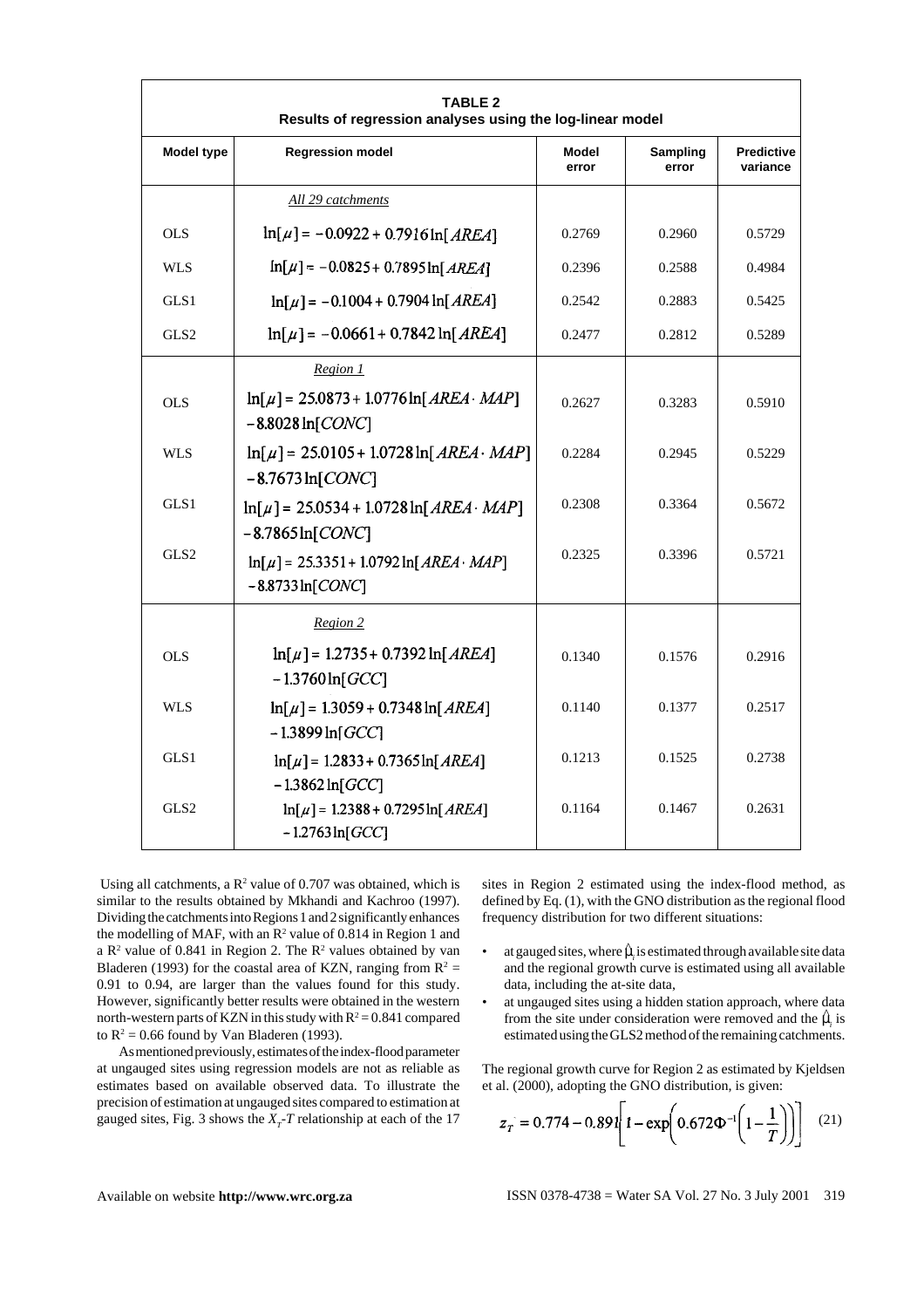

**Figure 3** Probability plots comparing estimation at gauged and ungauged sites in Region 2

320 ISSN 0378-4738 = Water SA Vol. 27 No. 3 July 2001 Available on website **http://www.wrc.org.za**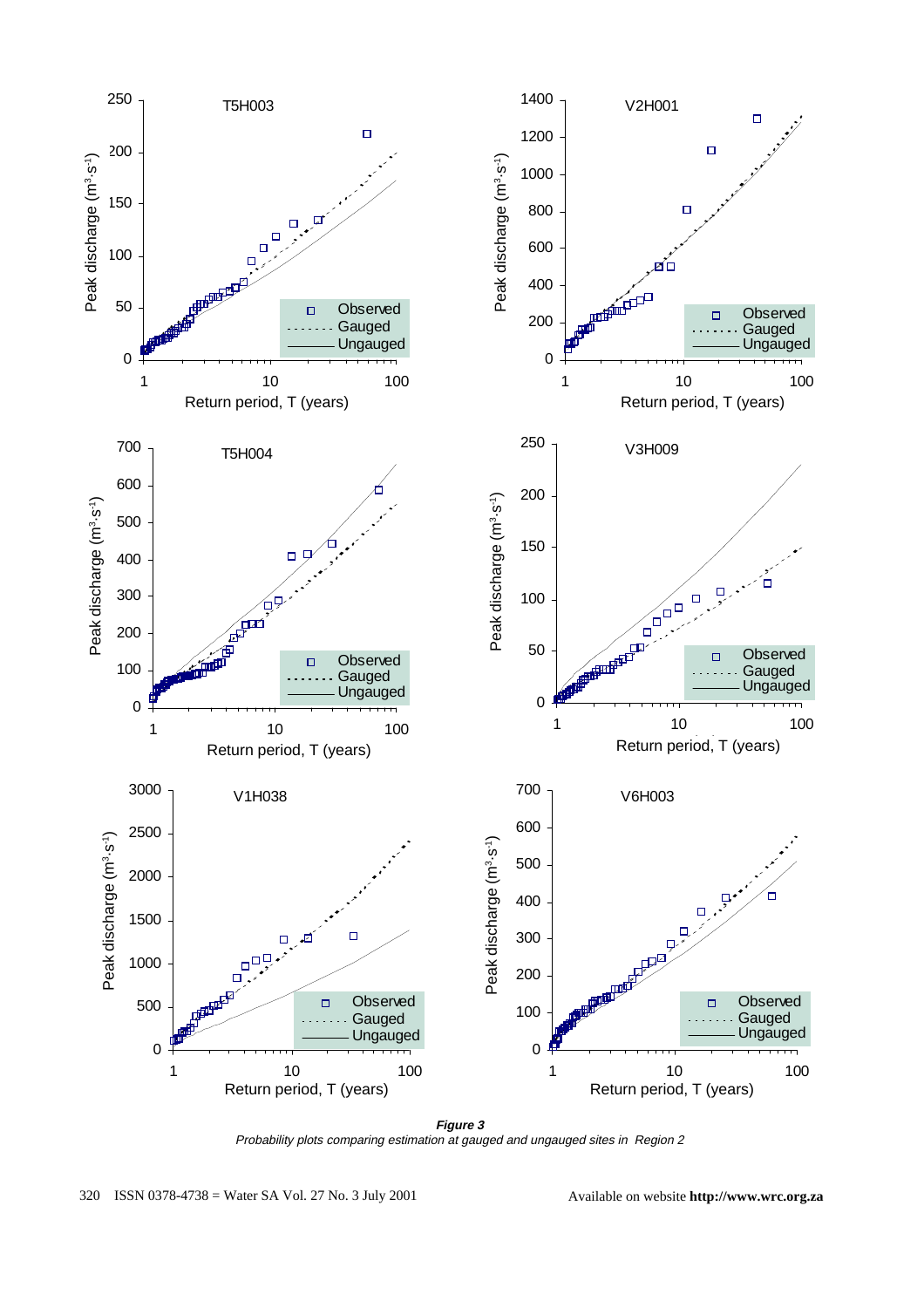

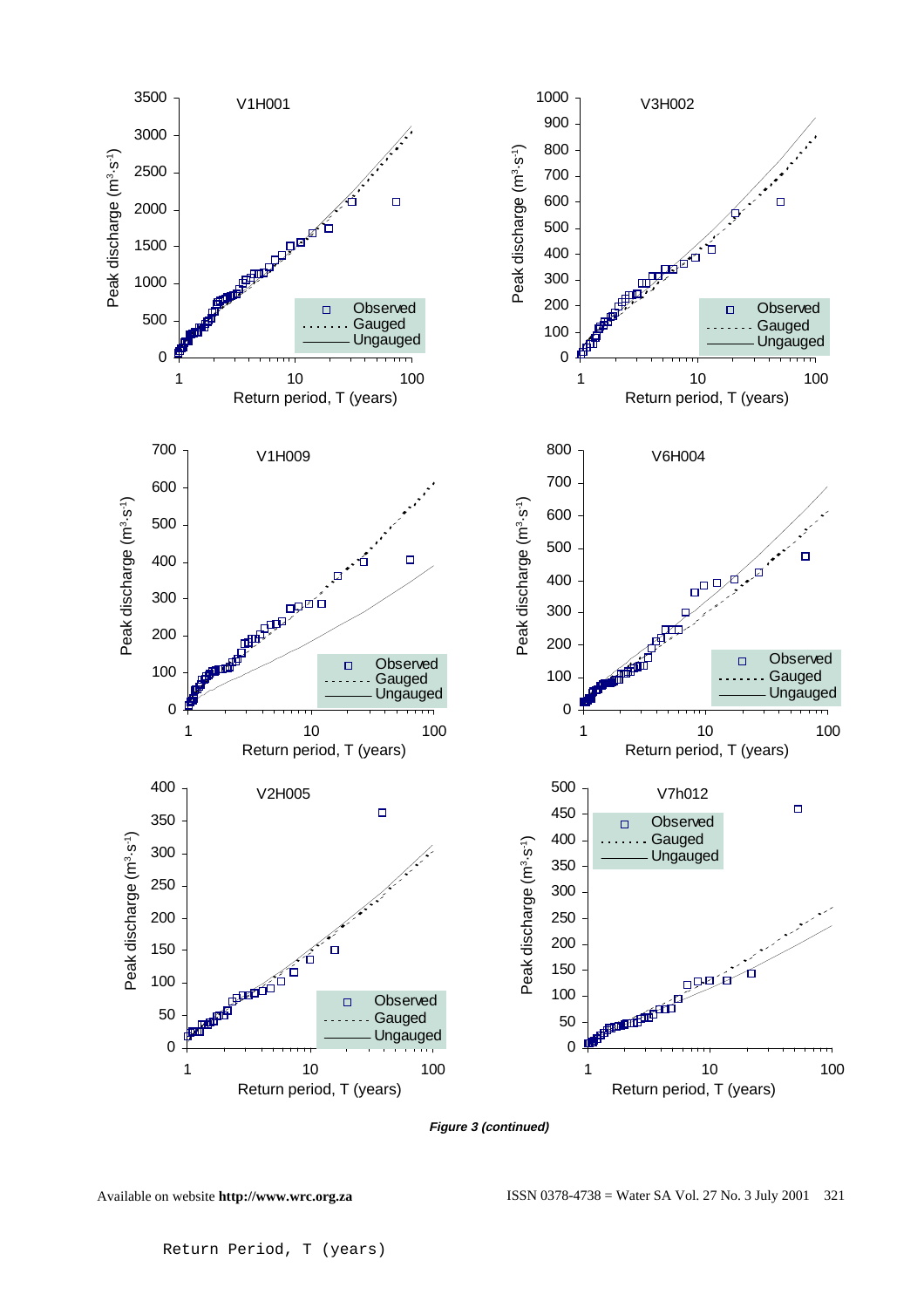





where Φ is the cumulative distribution function for the standard normal distribution.

In the hidden area approach, the exclusion of the at-site data will also have an effect on the regional growth curve. However, this effect is negligible compared to the effect on the index-flood parameter. For most sites the estimation at ungauged sites appears to give acceptable estimates of the index flood parameter, except for site V3H005. This particular site has low unit runoff compared to the other catchments in the region. Further studies should investigate the cause of this low runoff response and if additional catchment characteristics will improve the modelling results.

# **Discussion and conclusions**

This study investigated the use of log-linear models for predicting MAF from catchment characteristics, and the use of OLS, WLS, GLS1 and GLS2 respectively for the estimation of model parameters.

The separation of all catchments into the two regions significantly improved the predictive ability in Region 2. In Region 1, where the sampling variability of the MAF is high, the predictive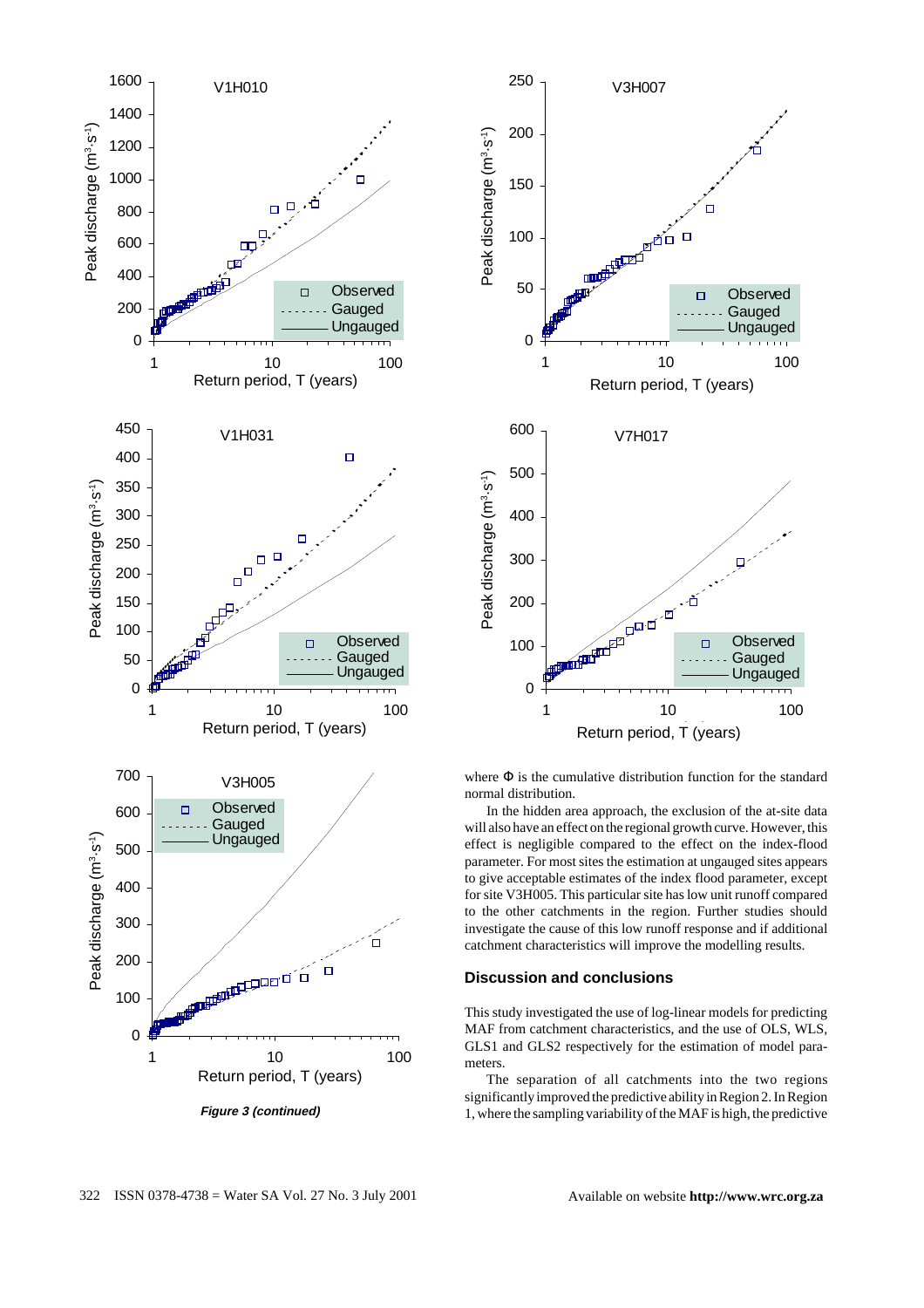ability decreased compared to using all catchments, illustrating the high degree of sampling variability in the AMS of floods from this region. In Region 2 the models developed in this study performed better than previously reported models.

The model parameters estimated using OLS, WLS and GLS1 varied only little, with GLS2 giving different sets of parameters. The GLS2 may be used with the most confidence, as the fundamental conditions of the OLS method, homoscedastic and independent observations, are seriously violated. In all regions the two contributions to the total prediction variance are of similar magnitude, with the average sampling error variance contributing slightly more than the model error variance. Hence, improvement of the equations obtained in this study can be obtained through a reduction of both components by:

- reduction of average sampling error variance by identification and inclusion of more catchments and
- reduction of model error variance through improved equations, e.g. by inclusion of other catchment characteristics.

Based on the results from this paper we conclude that the indexflood method should not be applied to Region 1 before the fundamental modelling problems have been solved.

#### **Acknowledgement**

The funding provided by the Water Research Commission for this project and the assistance and computer facilities provided by the Computing Centre for Water Research are acknowledged gratefully. The authors also wish to thank Dirk van Bladeren for providing the AMS flood data and Mark Horan for assisting with the GIS work.

#### **References**

- ALEXANDER WJR (1990) *Flood Hydrology of Southern Africa*. South African Committee for Large Dams, Pretoria, RSA.
- BOWERMAN BL and O'CONNELL RT (1990*) Linear Statistical Models: An Application Approach* (2nd edn.) PWS-KENT Publishing Company, Massachusetts, USA. 1024 pp.
- DWAF (1990) List of Hydrological Gauging Stations, July 1990. Dept. of Water Affairs, Pretoria, RSA.

HEBSON CS and CUNNANE C (1987) Assessment of use of at-site and regional flood data for flood frequency estimation. In: V P Singh (ed*.) Hydrologic Frequency Modelling* , D. Reidel Norwell, Massachusetts. USA. 433-448.

- HOSKING JRM and WALLIS JR (1997) *Regional Frequency Analysis: An Approach Based on L-Moments*. Cambridge Univ. Press, UK. 224 pp.
- KJELDSEN TR, SMITHERS JC and SCHULZE RE (2000) Regional Flood Frequency Analysis in KwaZulu-Natal Province, South Africa, Using the Index Flood Method. Unpublished report, School of Bioresources Eng. and Environ. Hydrol., Univ. of Natal, RSA.
- MADSEN H and ROSBJERG D (1997) Generalized least square and empirical Bayes estimation in regional partial duration series indexflood modeling. *Water Resour. Res.* **33** (4) 771-781.
- MEIGH JR, FARQUHARSON FAK and SUTCLIFF JV (1997) A worldwide comparison of regional estimation methods and climate. *Hydrol. Sci. J.* **42** (2) 225-244.
- MKHANDI S and KACHROO S (1997) Regional flood frequency analysis for Southern Africa. In: *Southern African FRIEND*, Technical Documents in Hydrology No. **15**, UNESCO, Paris, France.
- NATURAL ENVIRONMENT RESEARCH COUNCIL (NERC) (1975) Flood Studies Report*,* Vol I. Hydrological Studies, London, UK.
- ROSBJERG D and KJELDSEN TR (2000) Comparison of regional indexflood estimation procedures. Paper presented at EGS Gen. Assem., April 2000 Nice, France.
- SCHULZE RE (1995) Hydrology and Agrohydrology: A Text to Accompany the *ACRU* 3.00 Agrohydrological Modelling System. Water Research Commission Report TT 69/95, Pretoria, RSA.
- SCHULZE RE (1997) South African Atlas of Agrohydrology and –Climatology. Water Research Commission Report No TT 82/96.
- STEDINGER JR (1983) Estimation of a regional flood frequency distribution. *Water Resour. Res.* **19** (2) 503-510.
- STEDINGER JR and TASKER GD (1985) Regional hydrologic analysis 1. Ordinary, weighted and general least square compared. *Water Resour. Res.* **21** (9) 1421 -1432.
- STEDINGER JR VOGEL RM and FOUFOULA-GEORGIOU E (1993) Frequency analysis of extreme events. In: Maidment DR (ed.) *Handbook of Hydrology.* McGraw-Hill, New York, USA.
- TASKER GD and STEDINGER JR (1989) An operational GLS model for hydrologic regression. *J. Hydrol.* **111** 361-375.
- VAN BLADEREN D (1993) Application of historical flood data in flood frequency analysis for the Natal and Transkei regions. In: *Proc. of the 6th S. Afr. Natl. Hydrol Symp Vol I*, Pietermaritzburg, RSA.

# **Appendix A**

The General Normal (GNO) distribution, also known as the three parameter log-normal (LN3) distribution, has a long and proven record in hydrology. According to Hosking and Wallis (1997) the  $\boldsymbol{\chi}$ probability density function (pdf) of GNO can be expressed as:

$$
f(x) = \frac{\exp(ky - y^2/2)}{\alpha \sqrt{2\pi}},
$$
  
\n
$$
y = \begin{cases} -k^{-1} \ln[1 - k(x - \xi)/\alpha], & k \neq 0 \\ (x - \xi)/\alpha, & k = 0 \end{cases}
$$
 (A1)

and the corresponding cdf:

$$
F(x) = \Phi(y) \tag{A2}
$$

where:

 $\Phi$  = the cdf of the standard normal distribution

The p-th fractile of GNO,  $x_p = F^{-1}(p)$ , is calculated as:

$$
c_p = \begin{cases} \xi + \alpha \left[ 1 - \exp\left( -k\Phi^{-1}(p) \right) \right], & k \neq 0 \\ \xi + \alpha \Phi^{-1}(p), & k = 0 \end{cases}
$$
 (A3)

The three parameters ζ (location), (scale)  $\alpha$  and *k* (shape) can be estimated using Method of L-Moments as presented by Hosking and Wallis (1997). First, estimate *k* as:

$$
k \approx \tau_3 \frac{E_0 + E_1 \tau_3^2 + E_2 \tau_3^4 + E_3 \tau_3^6}{1 + F_1 \tau_3^2 + F_2 \tau_3^4 + F_3 \tau_3^6}
$$
 (A4)

by inserting sample L-Skew for  $\tau_3$ . The  $E_i$  and  $F_i$  coefficients are shown in Table A1. Next,  $\alpha$  and  $\bar{k}$  are estimated as:

$$
\alpha = \frac{\lambda_2 k \exp\left(-\frac{k^2}{2}\right)}{1 - 2\Phi\left(-\frac{k}{\sqrt{2}}\right)}\tag{A5}
$$